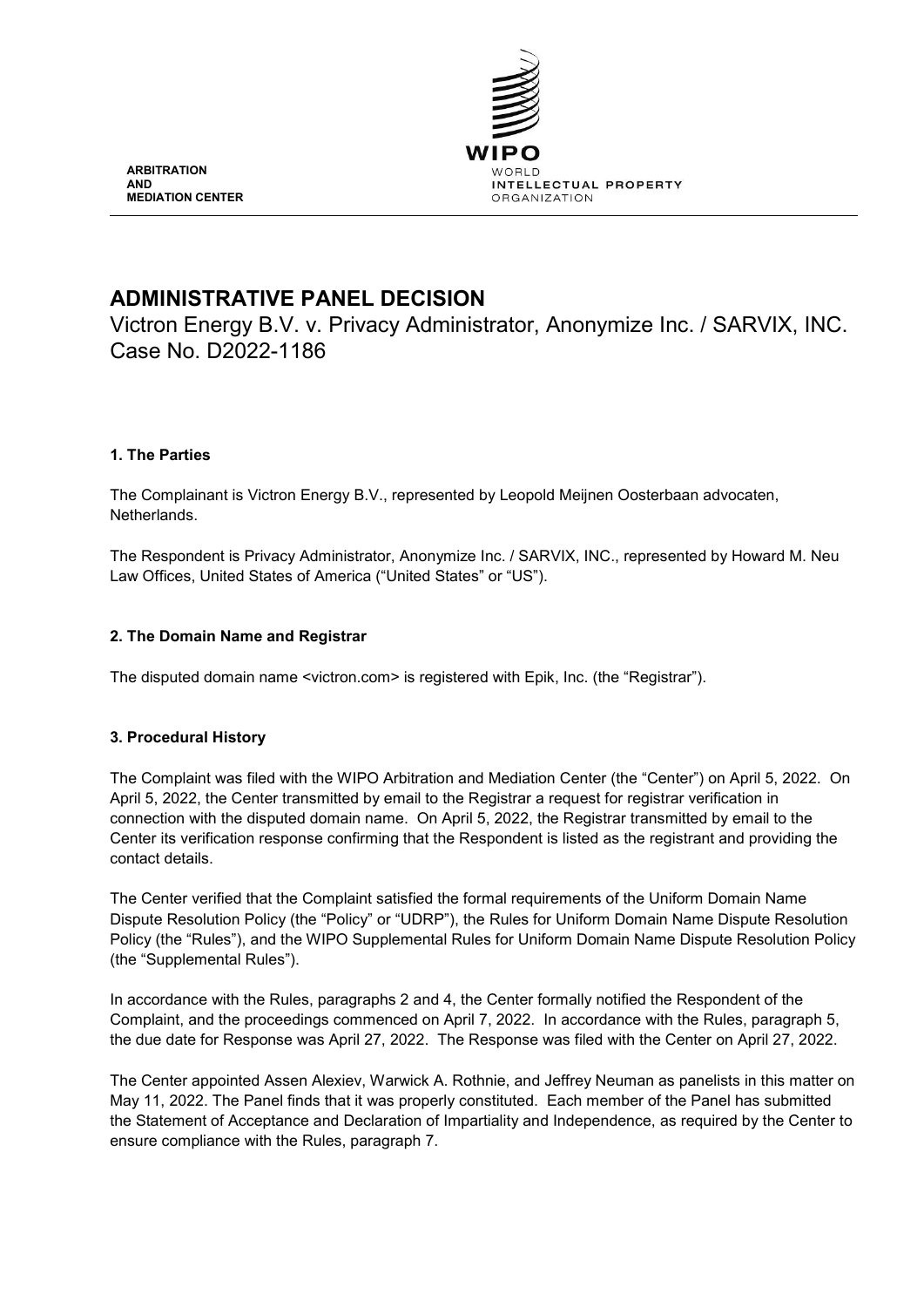# **4. Factual Background**

The Complainant was founded in 1975. It designs and produces pure sine wave inverters and inverter/chargers, battery chargers, DC/DC converters, circuit breakers, charge current distributors, gel batteries, AGM batteries, lithium batteries, battery monitors, solar charge controllers, solar panels, complete network solutions, and other independent energy supply solutions. The Complainant's products are sold worldwide.

The Complainant is the owner of the following trademark registrations for the sign "VICTRON" (the "VICTRON trademark"):

− the European Union trademark VICTRON with registration No. 009730045, registered on November 9, 2012 for goods in International Class 9;

− the United Kingdom trademark VICTRON with registration No. UK00909730045, registered on November 9, 2012 for goods in International Class 9;

− the South African trademark VICTRON with registration No. 2011/10300, registered on February 14, 2013 for goods in International Class 9;

− the International trademark VICTRON with registration No. 1268076, registered on July 20, 2015 for goods in International Class 9; and

− the United States trademark VICTRON with registration No. 5,126,185, registered on January 24, 2017, for goods in International Class 9.

The Complainant uses the VICTRON trademark in its company logo, on its products and instruction manuals and on its main website, available in 20 languages, which is located at the domain name <victronenergy.com>, registered by the Complainant on July 20, 2000. The Complainant also promotes its goods and services under the VICTRON trademark on Facebook, Youtube, Twitter, and LinkedIn.

The disputed domain name was registered by a third party on January 29, 1993. The Respondent acquired it at a public tender in March 2020 for a price of USD 7,000. In 2020 and 2021, the disputed domain name resolved to a landing webpage that informed visitors that it was available for sale and invited them to request a price quote. The disputed domain name is currently inactive.

# **5. Parties' Contentions**

# **A. Complainant**

The Complainant states that the disputed domain name is confusingly similar to the VICTRON trademark, because it incorporates the entirety of this trademark without any other elements. The Complainant submits that the VICTRON trademark is registered in many jurisdictions and is widely known around the world and is inherently distinctive, without being descriptive or having a specific meaning. The Complainant also submits that a Google search carried out on April 5, 2022, for the countries Chile, France, Germany, Italy, Russia, Spain, Turkey, United States, United Kingdom, and South Africa with the key word "victron" shows that all search results on the first page relate to the Complainant.

According to the Complainant, the Respondent has no rights or legitimate interests in the disputed domain name, because it is not affiliated with the Complainant and has not been licensed by the Complainant to use the VICTRON trademark, is not commonly known by the disputed domain name, and has not acquired any trademark rights in it. The Complainant adds that the Respondent does not use the disputed domain name in connection with a *bona fide* offering of goods or services and is not making a legitimate noncommercial or fair use of it. The Complainant submits that the Respondent registered the disputed domain name in 2020 and immediately started offering it for sale.

The Complainant contends that the Respondent has registered and is using the disputed domain name in bad faith. According to the Complainant, at the time of obtaining the disputed domain name the Respondent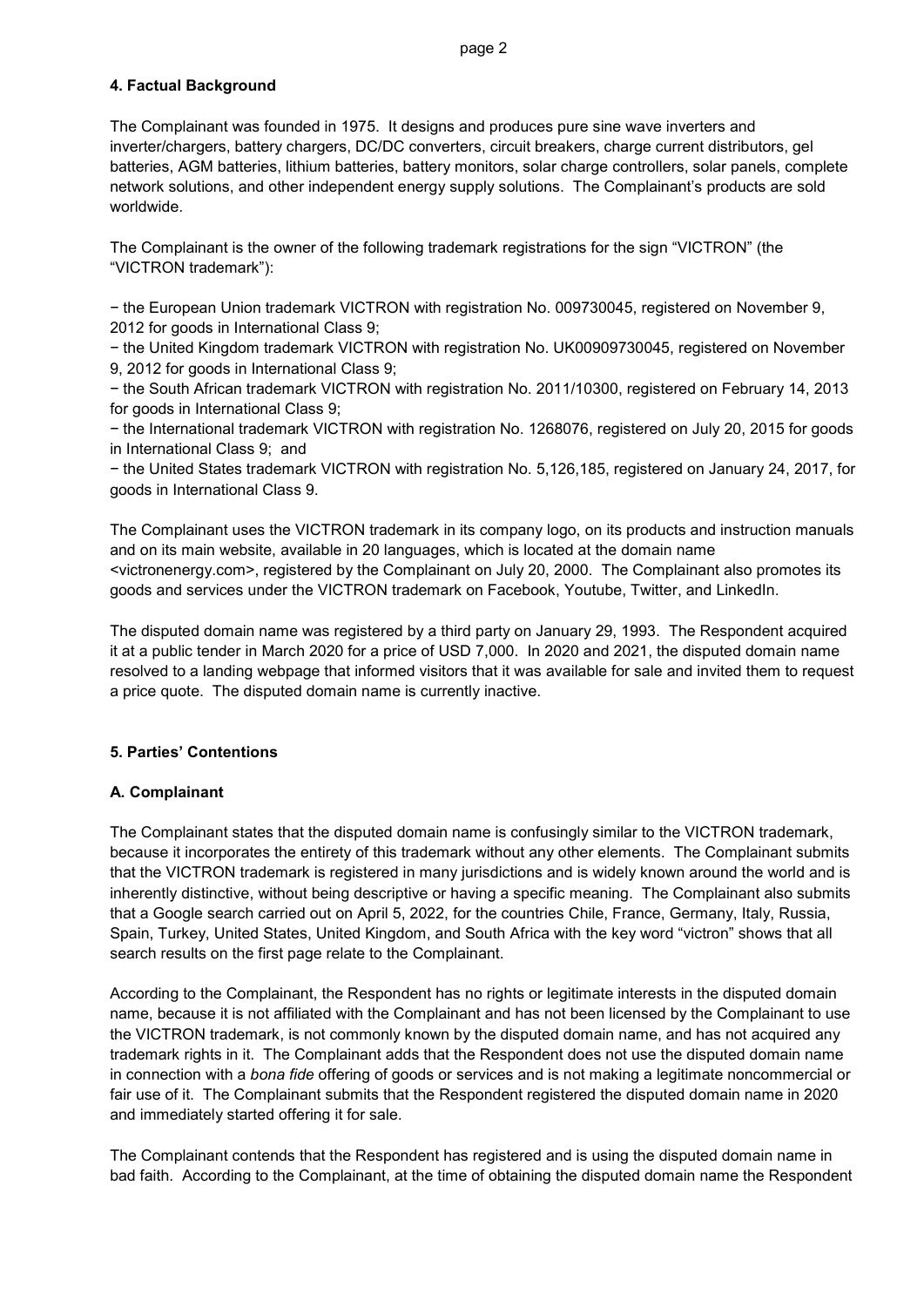knew of the existence of the Complainant's VICTRON trademark, registered earlier in many jurisdictions, including the United States, and should have known that its registration would be identical or confusingly similar to this trademark. The Respondent registered the disputed domain name in 2020 and started offering it for sale. It offered the disputed domain name for sale to the Complainant on September 7, 2021, for an amount in the "five figure range" (between USD 10,000 and USD 99,999), which is substantially more than the "out of pocket" costs for registering the disputed domain name. According to the Complainant, the above shows that the Respondent's intent in obtaining and registering the disputed domain name was to profit from its sale to the Complainant.

The Complainant also maintains that the Respondent's use of the service Anonymize Inc., to keep its identity hidden is a further indication of bad faith.

#### **B. Respondent**

The Respondent states that for many years, the Registrar has automatically provided its own privacy service Anonymize, Inc., for all domain names registered by the Respondent. The Respondent notes that it uses this privacy service to be able to conduct its business as a professional domain name investor without the necessity of constantly having to answer phone calls from prospective buyers.

The Respondent states that it is in the business of registering and using generic and brandable domain names for email addresses and has accumulated over 500 domain names that are used in this manner. The Respondent's business is investing in and selling or leasing domain names. The Respondent submits that it acquired the disputed domain name in March 2020 in a NameJet.com auction for USD 7,000.00. Upon acquisition of the disputed domain name, the Respondent placed it on the Uniregistry Market. According to the Respondent, monetizers always put up "for sale" signs on the website, and offers are made by potential buyers and either accepted or rejected by the domain name registrant.

The Respondent submits that the Complainant approached it to purchase the disputed domain name, but was unhappy with the asking price, so filed the Complaint. The Respondent at no time approached the Complainant to sell the disputed domain name to it and the Complainant falsely accused the Respondent of doing so. According to the Respondent, the Managing Director of the Complainant, initially reached out to the Respondent in September 2021, and asked the Respondent how much would be necessary to acquire the disputed domain name. The Respondent answered that it was looking for "five figures" without naming a price. The Complainant's response was, "Hi, thank you. Then we'll first check legal options to obtain it." The Complaint was subsequently filed by the Complainant, falsely accusing the Respondent of targeting the Complainant and seeking to sell the disputed domain name to the Complainant. In the Respondent's view, this is commonly known as a "Plan B" acquisition.

The Respondent states that prior to bidding on the disputed domain name at the NameJet auction, it researched Google, looked at the history of the disputed domain name and checked the Wayback Machine. The disputed domain name piqued the Respondent's interest as it had a very early initial registration date in 1993, and was used by Victron Electronics of California, which later went out of business and allowed the registration to expire. The Respondent then conducted a trademark search through the United States Patent and Trademark Office ("USPTO") and discovered many registered trademarks, both dead and live dating back to 1980 in different classes, so the Respondent knew that the word "Victron" had some value as it had been used by various registrants over the years.

The Respondent notes that Victron Energy, Inc., a Texas corporation registered VICTRON as a trademark on October 2, 2007, and renewed it on December 29, 2016. Victron Stores registered VICTRON as a trademark on October 7, 2007, and renewed it on December 28, 2016. Daifuku Co, Ltd, a Japanese corporation, registered VICTRON as a trademark on July 3, 2012, but cancelled the trademark on July 19, 2021, over a year after the Respondent registered the disputed domain name. The Respondent continued to research the word and found that it was not a "made-up" word, but rather was a Latin word for "conqueror". The Respondent claims that at no time since its acquisition has it used the disputed domain name to target the Complainant, its business, or even its competitors as there are no links on the associated website. The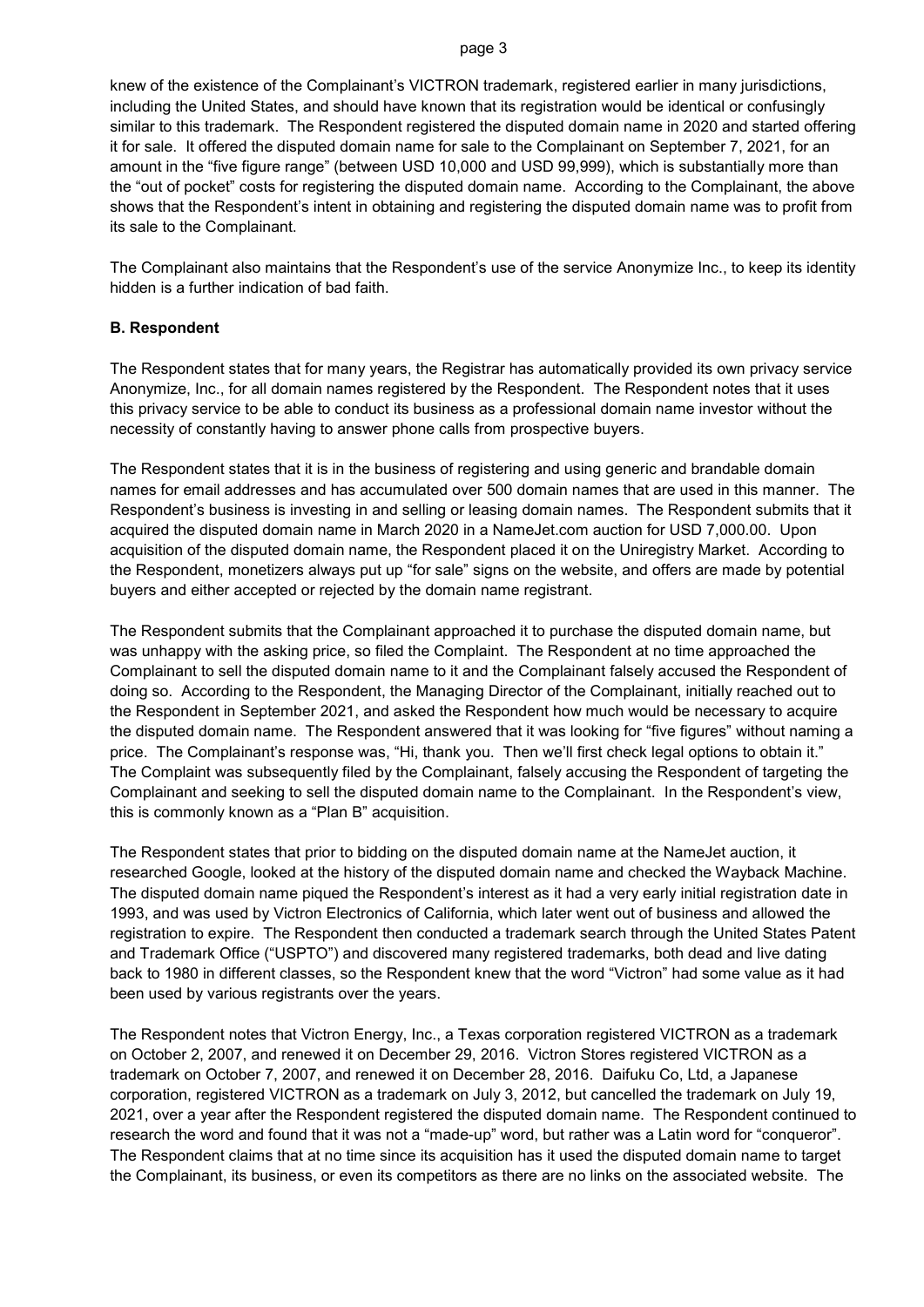Respondent points out that it has continuously parked the disputed domain name with Uniregistry Marketplace, a reputable aggregator, and has never used it to link to the Complainant's website, to its products or to any other business. There was simply a "For Sale" sign up on the website without links. The Respondent maintains that the website reflects no mention or reference to the Complainant's business and cannot cause any confusion with the Complainant's business. The Respondent categorically denies that it has registered the disputed domain name with an intent to sell it to the Complainant, to disrupt its business, to prevent it from registering its trademark or to confuse consumers, and notes that there is no evidence in support of the opposite.

The Respondent points out that there is no allegation in the Complaint that the disputed domain name has caused any confusion as there is no reference to the Complainant or any competitor of the Complainant, and there is no use of the Complainant's distinctive trademark on the website.

The Respondent submits that Panels acting under the Policy have held for many years that domain name investing is a legitimate business so long as the Complainant's trademark is not targeted by any links on the associated website, and that domain name investors can sell their domain names for whatever they believe the market will bear.

The Respondent notes that the Complainant alleges that "an amount between USD 10,000 and USD 99,999 is substantially more than the "out of pocket costs for registering the disputed domain name". However, the Respondent paid USD 7,000 for the disputed domain name in an after-market auction, in which the Complainant could have bid on it and won it at a price substantially more than it cost to file the Complaint. The Respondent adds that it has sold a number of domains for "five figures" or more, so it was in the ordinary course of business that the Respondent would respond to an offer to purchase the disputed domain name by the Complainant of "five figures".

The Respondent points out that the Complainant has made the certification in the Complaint that the information contained in this Complaint is to the best of the Complainant's knowledge complete and accurate. Yet, the Complainant alleges in of its Complaint that "the Respondent is actively offering the disputed domain name for sale and contacted the Complainant in order to sell the disputed domain name for an amount in the five figure range". According to the Respondent, this statement is false and is made purposely to prejudice the Respondent in this proceeding.

According to the Respondent, the Complainant is unable to exhibit evidence of bad faith registration and use under Paragraph 4(b)(i) of the Policy. The Respondent states that it has not set up any links to the disputed domain name and just has a "for sale" sign on the website, just like all of the Respondent's other domain names. According to it, there can therefore be no likelihood of confusion with the Complainant's trademark by having the disputed domain name parked at Uniregistry Marketplace.

### **6. Discussion and Findings**

Pursuant to the Policy, paragraph 4(a), the Complainant must prove each of the following to justify the transfer of the disputed domain name:

(i) the disputed domain name is identical or confusingly similar to a trademark or service mark in which the Complainant has rights;

(ii) the Respondent has no rights or legitimate interests in respect of the disputed domain name; and

(iii) the disputed domain name was registered and is being used in bad faith.

### **A. Identical or Confusingly Similar**

The Complainant has provided evidence of the registration of the VICTRON trademark and has thus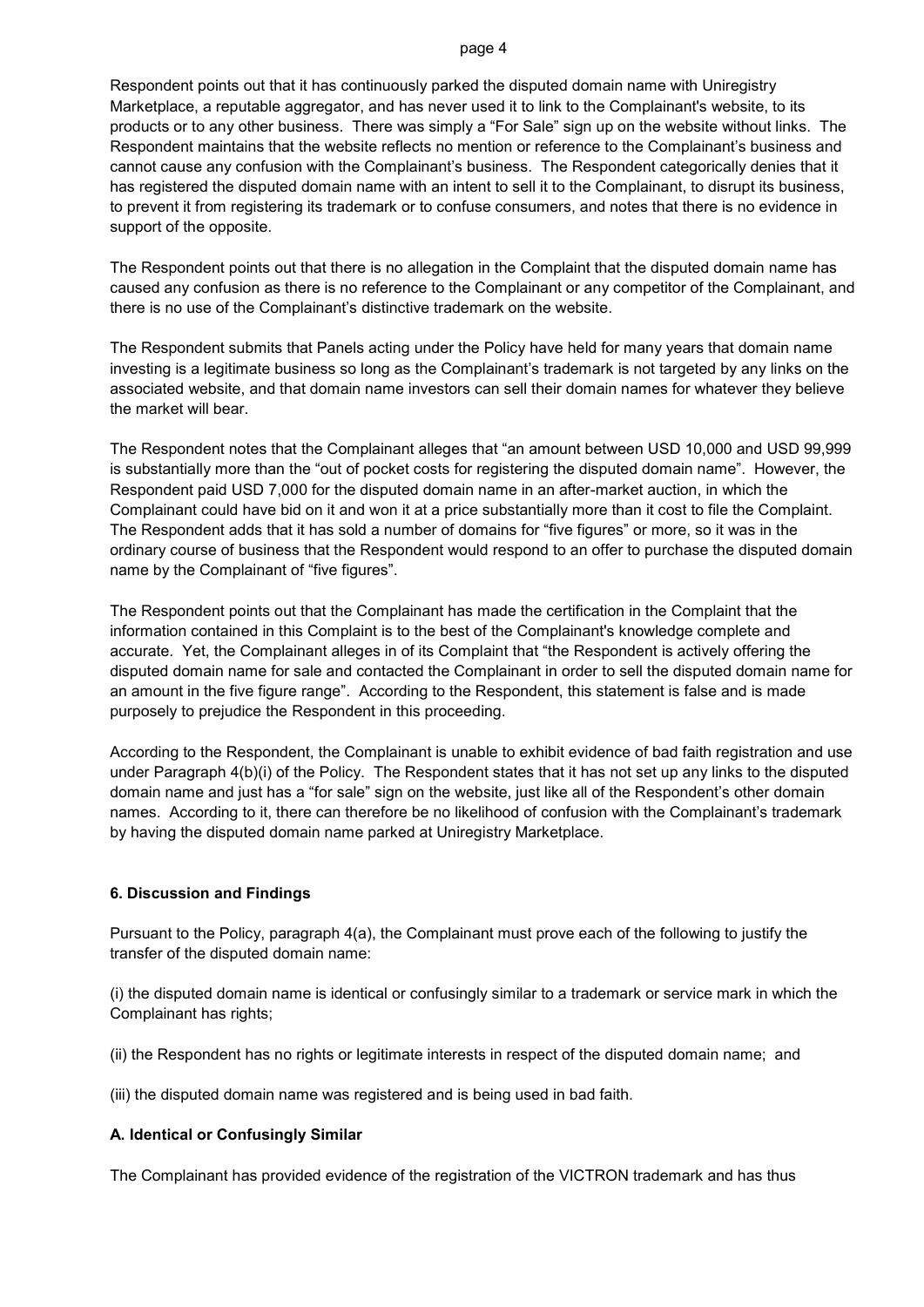established its trademark rights for the purposes of the Policy.

The Panel notes that a common practice has emerged under the Policy to disregard in appropriate circumstances the generic Top-Level Domain ("gTLD") section of domain names for the purposes of the comparison under the Policy, paragraph 4(a)(i). See section 1.11.1 of the [WIPO Overview 3.0](https://www.wipo.int/amc/en/domains/search/overview3.0/). The Panel sees no reason not to follow the same approach here, so it will disregard the ".com" gTLD section of the disputed domain name.

The relevant part of the disputed domain name is therefore the element "victron", which reproduces the VICTRON trademark entirely without the addition of any other elements.

Therefore, the Panel finds that the disputed domain name is identical to the VICTRON trademark in which the Complainant has registered trademark rights.

### **B. Rights or Legitimate Interests**

The Respondent is a domain name reseller, and one of its defenses is that the disputed domain name was acquired for its legitimate domain investment business and that it was not targeting the Complainant. As summarized in section 2.1 of the [WIPO Overview 3.0](https://www.wipo.int/amc/en/domains/search/overview3.0/), generally speaking, panels have accepted that aggregating and holding domain names (usually for resale) consisting of acronyms, dictionary words, or common phrases can be *bona fide* and is not *per se* illegitimate under the UDRP. However, this would not apply if the registration and resale of a domain name is made with the trademark of another in mind. As discussed in detail in section 6.C below, the majority of the Panel believes that it is more likely than not that the Respondent has registered and used the disputed domain name in an attempt to extract profit from it based on the goodwill of the Complainant and the other entities that are holders of trademark registrations for VICTRON. The Panel does not regard such conduct as giving rise to rights or legitimate interests in the disputed domain name.

The Respondent also submits in its Response that the disputed domain name reflects a dictionary word. According to it, "victron" means "conqueror" in Latin, as indicated by the Google Translator. As summarized in section 4.8 of the [WIPO Overview 3.0](https://www.wipo.int/amc/en/domains/search/overview3.0/), noting in particular the general powers of a panel articulated *inter alia* in paragraphs 10 and 12 of the UDRP Rules, it has been accepted that a panel may undertake limited factual research into matters of public record if it would consider such information useful to assessing the case merits and reaching a decision. This may include, *inter alia*, a review of dictionaries or encyclopedias. On this basis, the Panel has made independent research by checking the word "Victron" in various online dictionaries, and the lack of any entries for it does not support a conclusion that "Victron" is indeed a dictionary word.

Further, even if "victron" were a term in Latin, in the experience of the majority of the Panel it is hardly a Latin word in anything like common usage such as "prima facie", "bona fide", "ad hoc", or "victor".

Further, as discussed in section 2.10.1 of the [WIPO Overview 3.0](https://www.wipo.int/amc/en/domains/search/overview3.0/), panels acting under the Policy have recognized that merely registering a domain name comprised of a dictionary word or phrase does not by itself automatically confer rights or legitimate interests on the respondent, and mere arguments that a domain name corresponds to a dictionary term/phrase will not necessarily suffice. In order to find rights or legitimate interests in a domain name based on its dictionary meaning, the domain name should be genuinely used, or at least demonstrably intended for such use, in connection with the relied-upon dictionary meaning and not to trade off third-party trademark rights. There is no evidence of any use of the disputed domain name in relation to the alleged dictionary meaning and the Respondent does not maintain to have carried out such use of it. Therefore, the Panel unanimously concludes that even if "Victron" was a dictionary word, the lack of any use of the disputed domain name in relation to its meaning in Latin does not support a conclusion that the Respondent has rights or legitimate interests in it. There is also no evidence, and the Respondent does not claim, that the Respondent has been using or engaged in demonstrable preparations to use, the disputed domain name in connection with goods or services of some other trademark owner.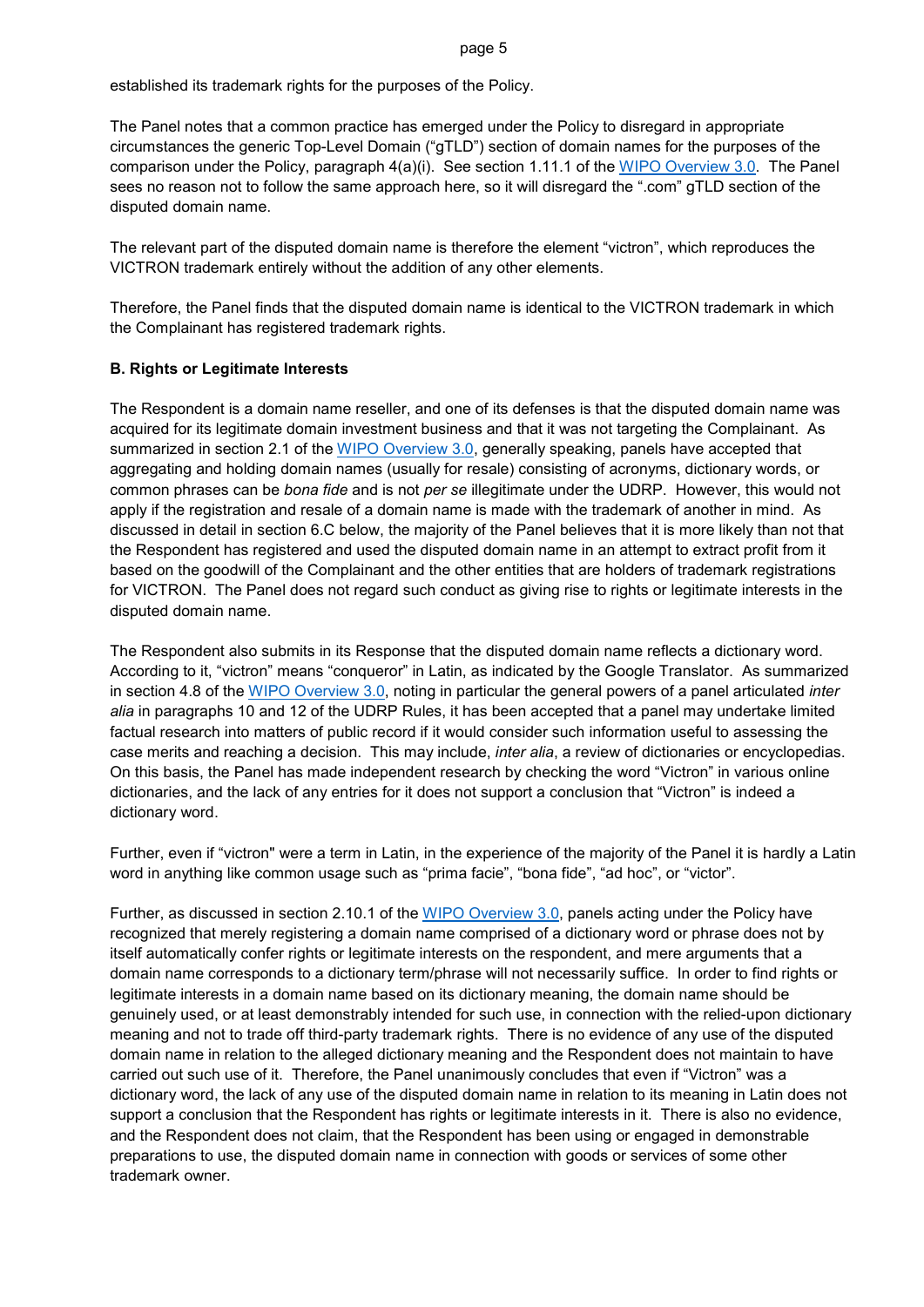Taking the above into account, the Panel concludes that the Complainant has met its burden under the second element.

### **C. Registered and Used in Bad Faith**

The disputed domain name was first registered by a third party in 1993, which is nineteen years before the first registration of the Complainant's VICTRON trademark. The Respondent however submits that it acquired the disputed domain name at a public tender in March, 2020 for the price of USD 7,000. As discussed in section 3.9 of the [WIPO Overview 3.0](https://www.wipo.int/amc/en/domains/search/overview3.0/), the transfer of a domain name registration from a third party to the respondent is not treated as a renewal of the registration by the same registrant and the date on which the current registrant acquired the respective domain name is the date a panel will consider in assessing bad faith. Therefore, the Panel will analyze the Respondent's conduct in March 2020 and afterwards to reach a conclusion on whether the disputed domain name has been registered and used in bad faith.

The Respondent states that "prior to bidding on the disputed domain name at the NameJet auction, it researched Google", but does not explain what its research revealed. The Complainant has submitted a printout of a Google search for the keyword "Victron", and the primary results refer to the Complainant. The Respondent has not disputed this printout. The Panel independently made a time-limited Google search for the keyword "Victron" for the first half of 2020, and the results of the search are similar to those of the search submitted by the Complainant. See section 4.8 of the [WIPO Overview 3.0](https://www.wipo.int/amc/en/domains/search/overview3.0/).

Taking the above into account, in the absence of conflicting evidence and in the lack of any denial of knowledge of the Complainant by the Respondent, the Panel unanimously accepts that the Google search carried out by the Respondent made it aware of the Complainant prior to the acquisition of the disputed domain name in 2020.

The Respondent further states that after making the Google search it "then conducted a U.S.P.T.O. trademark search and discovered many registered trademarks, both Dead and Live dating back to 1980 in different classes".

While the Response does state that the USPTO search "discovered many registered trademarks, both Dead and Live dating back to 1980 in different classes", the Response includes evidence of only two currently registered trademarks for VICTRON, Trademark Nos 3304319 and 3309236, and one cancelled registration apart from the Complainant's registration. Trademark Nos 3304319 and 3309236 are formally registered in different entities' names although it appears from the details in the Response that they are likely closely related as they have the same address and the same attorney of record.

According to the majority of the Panel, the fact that a trademark has been removed from the Register, or cancelled, does not support an argument that the formerly registered term is in common use or even still in use at all.

Since the Respondent has conducted its USPTO trademark search in 2020, one of the results must have been the Complainant's United States trademark VICTRON with US registration No. 5,126,185 and International registration No. 1268076, registered on January 24, 2017. The Respondent does not deny that this trademark appeared in the results of its USPTO search. The Panel therefore unanimously accepts that when it acquired the disputed domain name at the public tender, the Respondent was aware that the Complainant of which it was aware as a result of its Google search also had a United States trademark for VICTRON.

The Respondent then states that based on its research, it "knew that the word 'VICTRON' had some value as it had been used by various registrants over the years." The majority of the Panel understands this to mean that the Respondent appreciated that the disputed domain name had value because it reproduced the name of the Complainant and its VICTRON trademark, as well as the names and trademarks of other parties, *i.e.*, to the secondary meaning of the word "Victron" that was generated through its use by the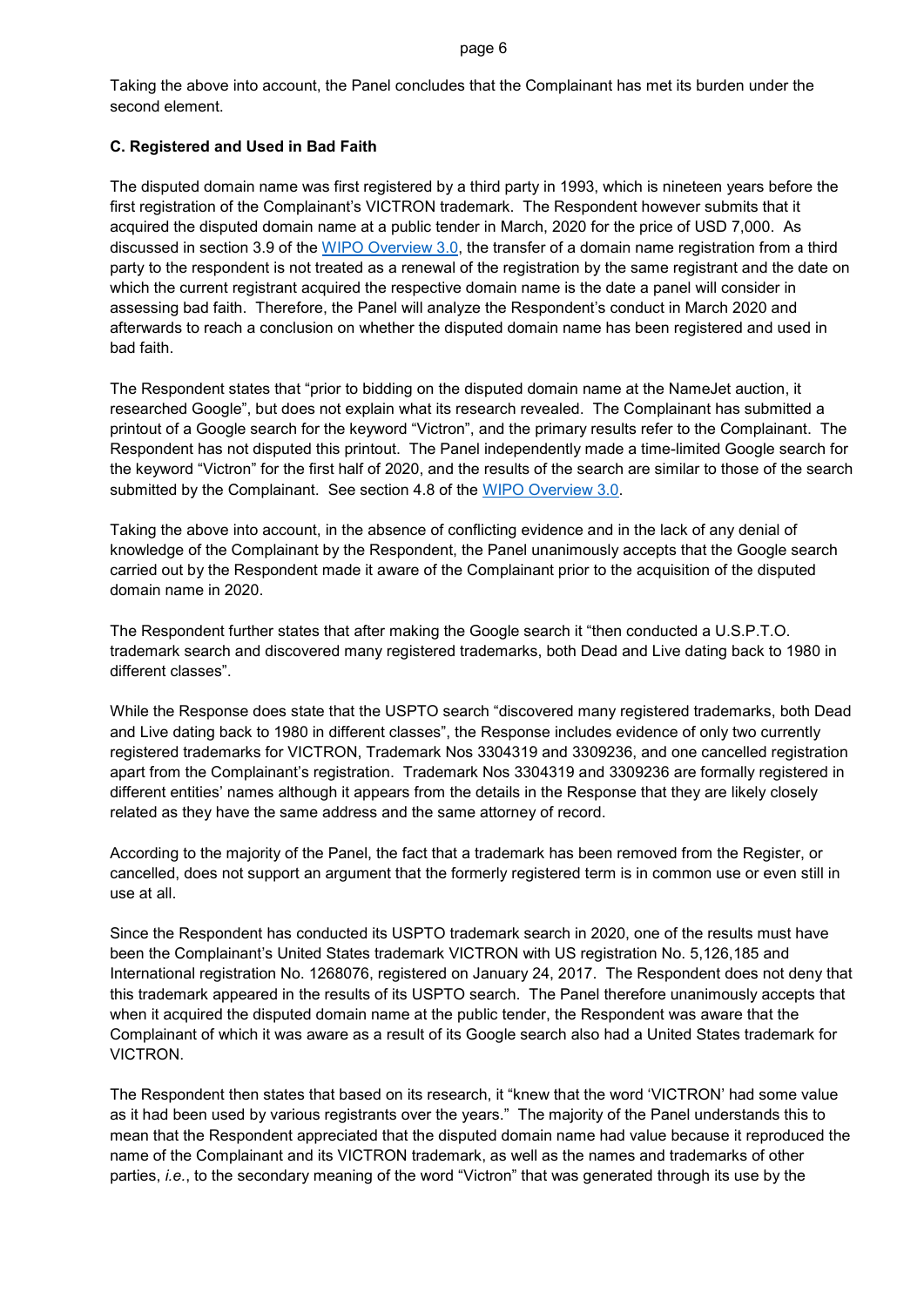Complainant and the other parties.

As discussed in the section on rights and legitimate interests, the majority of the Panel is not convinced by the Respondent's allegation that "Victron" is a dictionary word, and in any case, the Respondent has not used the disputed domain name in relation to its alleged dictionary meaning. Rather, the VICTRON trademark appears to be a made-up word, and its distinctiveness is also acknowledged by the Respondent. Therefore, the majority of the Panel finds no basis to conclude that the disputed domain name has been purchased by the Respondent due to an alleged dictionary meaning.

There is no dispute between the Parties that the Respondent started offering the disputed domain name for sale immediately after its acquisition. The printouts of the associated website as of August 1, 2020 and August 24, 2021, submitted by the Complainant have not been challenged by the Respondent, and they show that in 2020 and 2021 the disputed domain name resolved to a landing webpage that informed visitors that it was available for sale and invited them to request a price quote. According to the majority of the Panel, hanging a "for sale" sign out and then receiving a query can hardly be described as an unsolicited approach. In its words in the response to the Complainant's query about the price, the Respondent was "looking for offers in the 5 figure range for this domain name." In these circumstances, the Respondent cannot portray itself as innocently minding its own business until an unsolicited offer came in.

All the above leads the majority of the Panel to the conclusion that it is more likely than not that the Respondent has purchased the disputed domain name because of its potential to be resold at a profit mainly to the Complainant or to one of the other parties having rights over the name "Victron", and that the Respondent has targeted them with the acquisition of the disputed domain name and its subsequent putting up for sale. The fact that more than one entity has been targeted by the Respondent does not mean that such targeting would be legitimate, and the purchase of the disputed domain name with the expectation to set up a bidding war between two trademark owners is plainly a speculative attempt to exploit the trademark significance of the disputed domain name.

The majority of the Panel notes that this conclusion is consistent with the majority opinion in *Matias Eduardo Araya Varela v. Jason Newby*, WIPO Case No. [D2021-4256.](https://www.wipo.int/amc/en/domains/search/text.jsp?case=D2021-4256) As stated there;

*"[t]he majority of the Panel considers that the fact that the Respondent targeted the Complainant's trademark in bad faith cannot be cured by the allegation that this target was not alone or exclusively to the Complainant and his trademark, but included as well other third parties' brands. In this respect, the majority of the Panel finds that the fact that the Respondent targeted more than one trademark does not cure or dilute his existing bad faith in relation to each of the targeted brands."*

The majority of the Panel further notes that the circumstances of this case appear to be very different to the circumstances of the two cases quoted in the dissenting Panel's opinion in *Matias Eduardo Araya Varela v.*  Jason Newby, WIPO Case No. [D2021-4256.](https://www.wipo.int/amc/en/domains/search/text.jsp?case=D2021-4256)

In *Asset Marketing Systems, LLC v. Silver Lining*, WIPO Case No. [D2005-0560,](https://www.wipo.int/amc/en/domains/decisions/html/2005/d2005-0560.html) the unsuccessful complainant claimed rights in the term "guest speaker" and relied solely on constructive notice as a foundation for its bad faith allegation. The panelist rejected that claim on the basis that constructive notice has no basis under the Policy. In the present case, however, all members of the Panel accept that the Respondent clearly knew about the Complainant's trademark before registering the disputed domain name.

In *Terana, S.A. v. RareNames, WebReg*, WIPO Case No. [D2007-0489,](https://www.wipo.int/amc/en/domains/decisions/html/2007/d2007-0489.html) the Panel found:

*"The word Terana is not exclusively associated with the Complainant. It has many uses, including a geographical, botanical and personal name. The Complainant has not asserted that its mark has ever been used in the United States of America, where the Respondent is based, nor has it asserted that its mark is*  famous or well-known. The Respondent has produced sworn evidence that it did not have the Complainant *in mind and was not aware of the Complainant's Mexican trademark when the Respondent registered the domain name. Under these circumstances the Panel is not satisfied to the contrary."*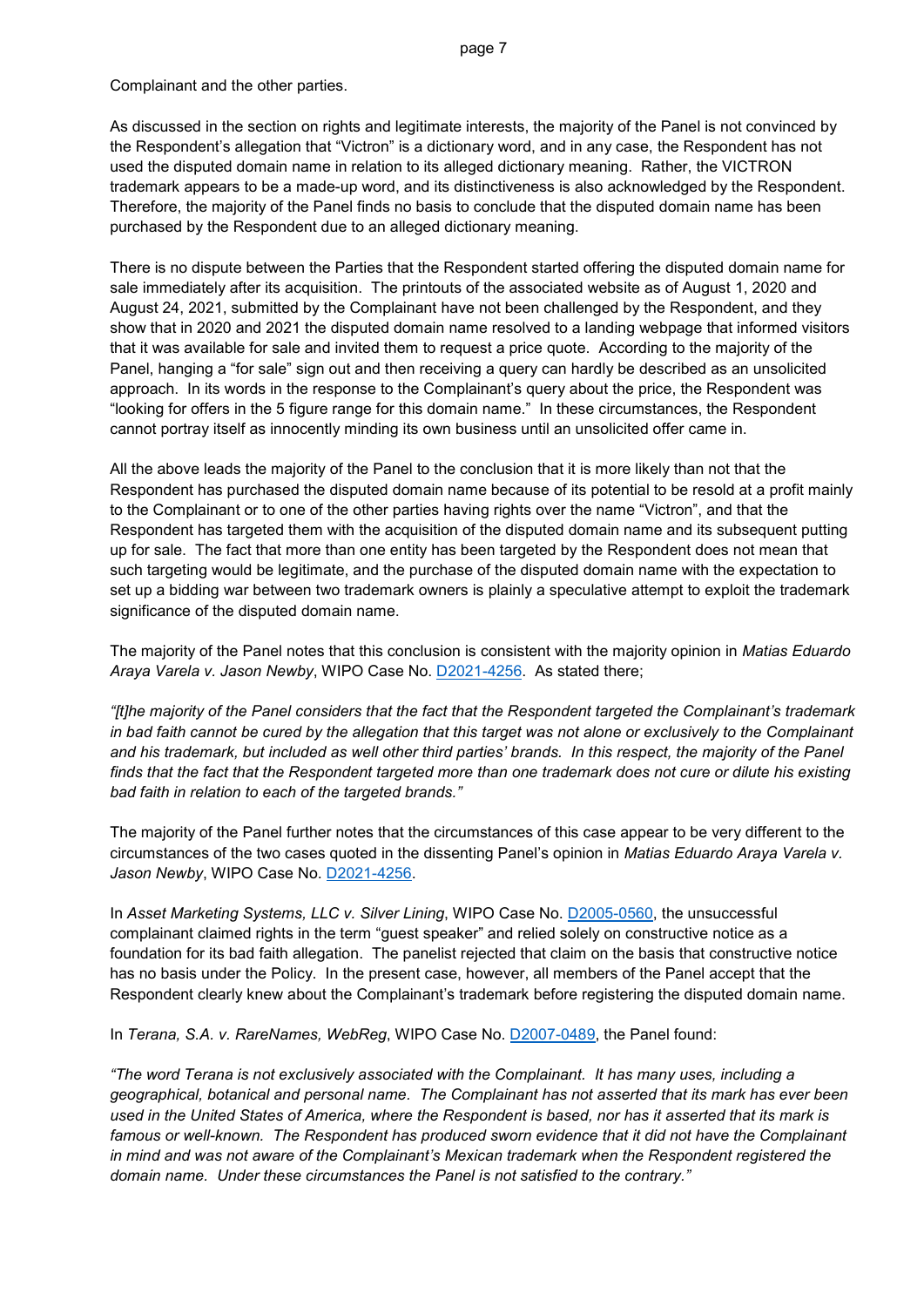That is a very different case to the present case.

The Respondent has not specified the exact amount that it was looking for as price of the disputed domain name. A 5-figure amount would be anywhere between USD 10,000 and USD 99,999. Even if the lowest figure is taken, it would still make a 43% profit, and will be well in excess of the Respondent's documented out-of-pocket costs directly related to the acquisition of the disputed domain name, which it states were equal to USD 7,000.

On this basis, taking into account all the circumstances of the present case, the Panel finds it more likely than not that the Respondent has acquired the disputed domain name primarily for the purpose of selling it to the Complainant who is the owner of the VICTRON trademark, or to another entity that has trademark rights in "Victron", for valuable consideration in excess of the Respondent's documented out-of-pocket costs directly related to the disputed domain name, and that therefore the Respondent has registered and used the disputed domain name in bad faith under Paragraph 4(b)(i) of the Policy.

### **7. Decision**

For the foregoing reasons, in accordance with paragraphs 4(i) of the Policy and 15 of the Rules, the Panel orders that the disputed domain name <victron.com> be transferred to the Complainant.

**Assen Alexiev** Presiding Panelist

**Warwick A. Rothnie** Panelist

# **Jeffrey Neuman**

Panelist (Dissenting)

Date: June 2, 2022

### **Dissenting Opinion**

Although I agree with a number of the points raised by the majority, I do not believe that the Complainant met its burden of proof in establishing that the disputed domain name was registered and used in bad faith. And for that reason, I would not have ordered the transfer of the disputed domain name.

Section 4(b) of the Policy states that for the purpose of satisfying that the domain name was registered and used in bad faith, the following shall be evidence of the registration and use of a domain name in bad faith:

*(i) circumstances indicating that you have registered or you have acquired the domain name primarily for the purpose of selling, renting, or otherwise transferring the domain name registration to the complainant who is the owner of the trademark or service mark or to a competitor of that complainant, for valuable consideration in excess of your documented out-of-pocket costs directly related to the domain name;* (emphasis added)

The Complainant's evidence of bad faith targeting consists solely of (i) the Respondent knew the Complainant had rights in the VICTRON mark, (ii) it immediately put the domain name up for sale, and (iii) when the Complainant approached the Respondent, the Respondent asked for five figures. No further communication took place between the Complainant and the Respondent. Complainant filed this action. These facts alone are not enough to establish the requisite targeting required under paragraph 4(b)(i) of the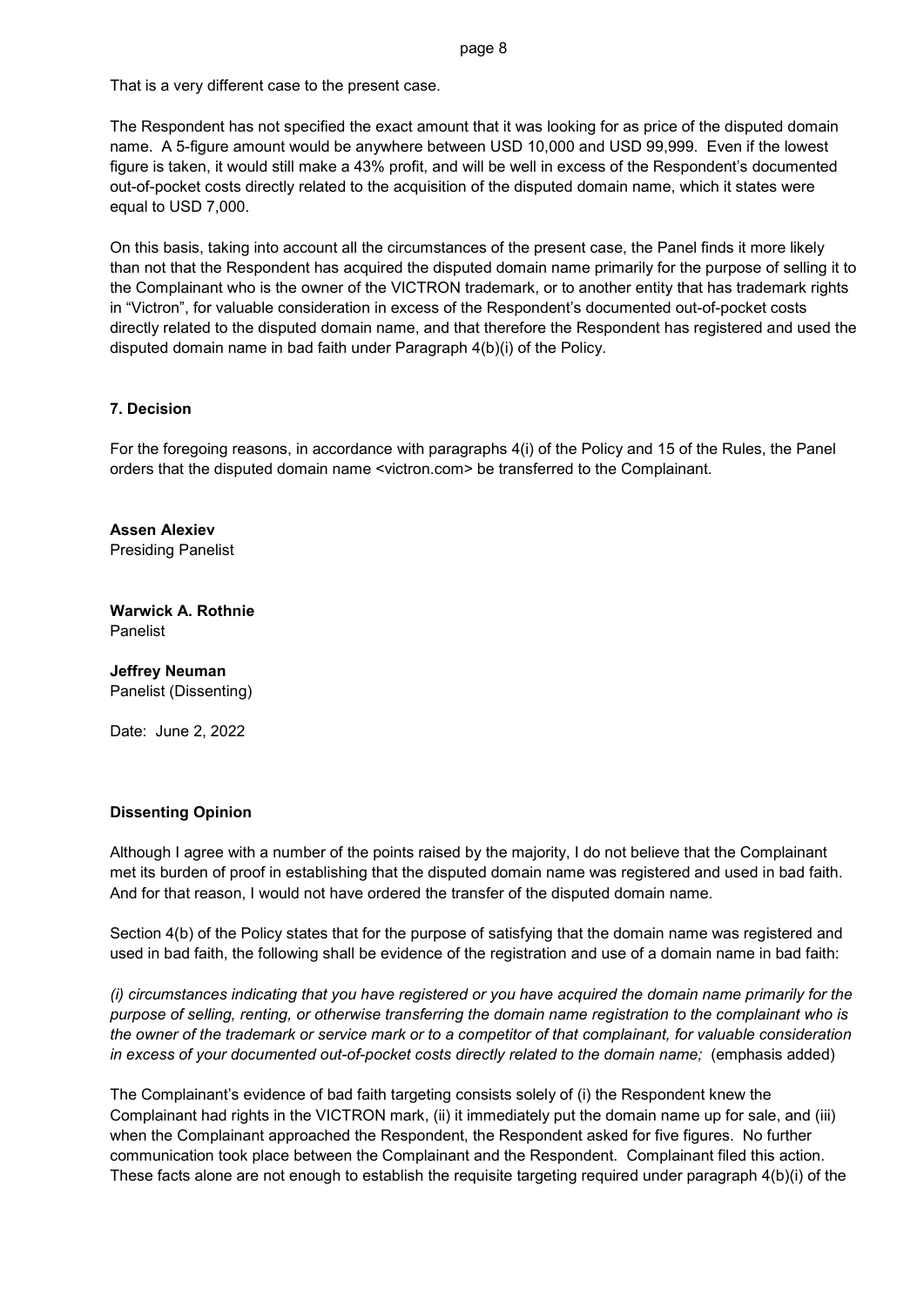Policy. Yet, the majority did find that there was such targeting, stating "it is more likely than not that the Respondent has registered and used the disputed domain name in an attempt to extract profit from it based on the goodwill of the Complainant or any of the other entities that are holders of trademark registrations for VICTRON." (emphasis added). In other words, even if the Respondent did not specifically have Complainant in mind but another rights holder when it registered the dropped domain name, nevertheless the registration must have been in bad faith. That is not consistent with the consensus view of the UDRP.

As stated in the dissent in *Matias Eduardo Araya Varela v. Jason Newby*, WIPO Case No. [D2021-4256](https://www.wipo.int/amc/en/domains/search/text.jsp?case=D2021-4256) (March 21, 2022):

*"It is a foundational principle of the UDRP that a complainant has the burden of proving that it is the targeted rights holder. The essence of the Complaint is an allegation of bad faith, bad faith targeted at the Complainant. Asset Mktg. Sys., LLC v. Silver Lining, WIPO Case No. [D2005-0560.](https://www.wipo.int/amc/en/domains/decisions/html/2005/d2005-0560.html) There is a long history of decisions on this issue. There is no proof in the record of this case that supports targeting. Terana, S.A. v. RareNames, WebReg, WIPO Case No. [D2007-0489](https://www.wipo.int/amc/en/domains/decisions/html/2007/d2007-0489.html) (Holding that "Unless the trademark owner or its mark are targeted by the domain name registrant, the offering for sale to the general public of a domain name and the generation of pay-per-click advertising revenue from a domain name do not constitute evidence of bad faith registration or use");"*

[WIPO Overview 3.0](https://www.wipo.int/amc/en/domains/search/overview3.0/) Section 3.2.1 provides a number of circumstances panels have taken into account in assessing whether the respondent's registration of a domain name is in bad faith, including (i) the nature of the domain name (e.g., a typo of a widely-known mark, or a domain name incorporating the complainant's mark plus an additional term such as a descriptive or geographic term, or one that corresponds to the complainant's area of activity or natural zone of expansion), (ii) the chosen top-level domain (e.g., particularly where corresponding to the complainant's area of business activity or natural zone of expansion), (iii) the content of any website to which the domain name directs, including any changes in such content and the timing thereof, (iv) the timing and circumstances of the registration (particularly following a product launch, or the complainant's failure to renew its domain name registration), (v) any respondent pattern of targeting marks along a range of factors, such as a common area of commerce, intended consumers, or geographic location, (vi) a clear absence of rights or legitimate interests coupled with no credible explanation for the respondent's choice of the domain name, or (viii) other indicia generally suggesting that the respondent had somehow targeted the complainant.

In this case, we have such a thin record of facts to support a finding of bad faith. (i) The Complainant has not demonstrated that it mark is famous or well-known; (ii) there is no content on the website other than essentially a "for sale sign". There are no links, advertising, or any other content on the website that generates revenue, points to the Complainant or a competitor of the Complainant; (iii) the registration was not linked in time to any product release of the Complainant, but rather was bought at an auction when the original registrant's 26+ year registration expired; (iv) there is no evidence that the respondent has a pattern of targeting trademarks or (v) any other *indicia* generally suggesting that the Respondent had somehow targeted the Complainant.

The Respondent states in its Response, "the Respondent then conducted a USPTO trademark search and discovered many registered trademarks, both Dead and Live dating back to 1980 in different classes, so the Respondent know that the word 'Victron' had some value as it has been used by various registrants over the years." It then provides examples of other applicants that have, or have had, applications or registrations filed at the USPTO. The majority takes the Respondent's statement as an admission that it was targeting trademark owners. However, the Respondent was merely providing examples of who else it discovered in its search used the mark and therefore it believed that the disputed domain name could be used by other parties in a manner that was non-fringing with any other trademark owner, including the Complainant. In fact, the Respondent's search found another entity sharing the same company name as the Complainant which is unaffiliated with the Complainant (Victron Energy, Inc., a Texas Corporation).

The fact that the Respondent acknowledged that there are a few trademark owners that may have rights in a mark in certain classes of goods and services does not mean that it was targeting those trademark owners.